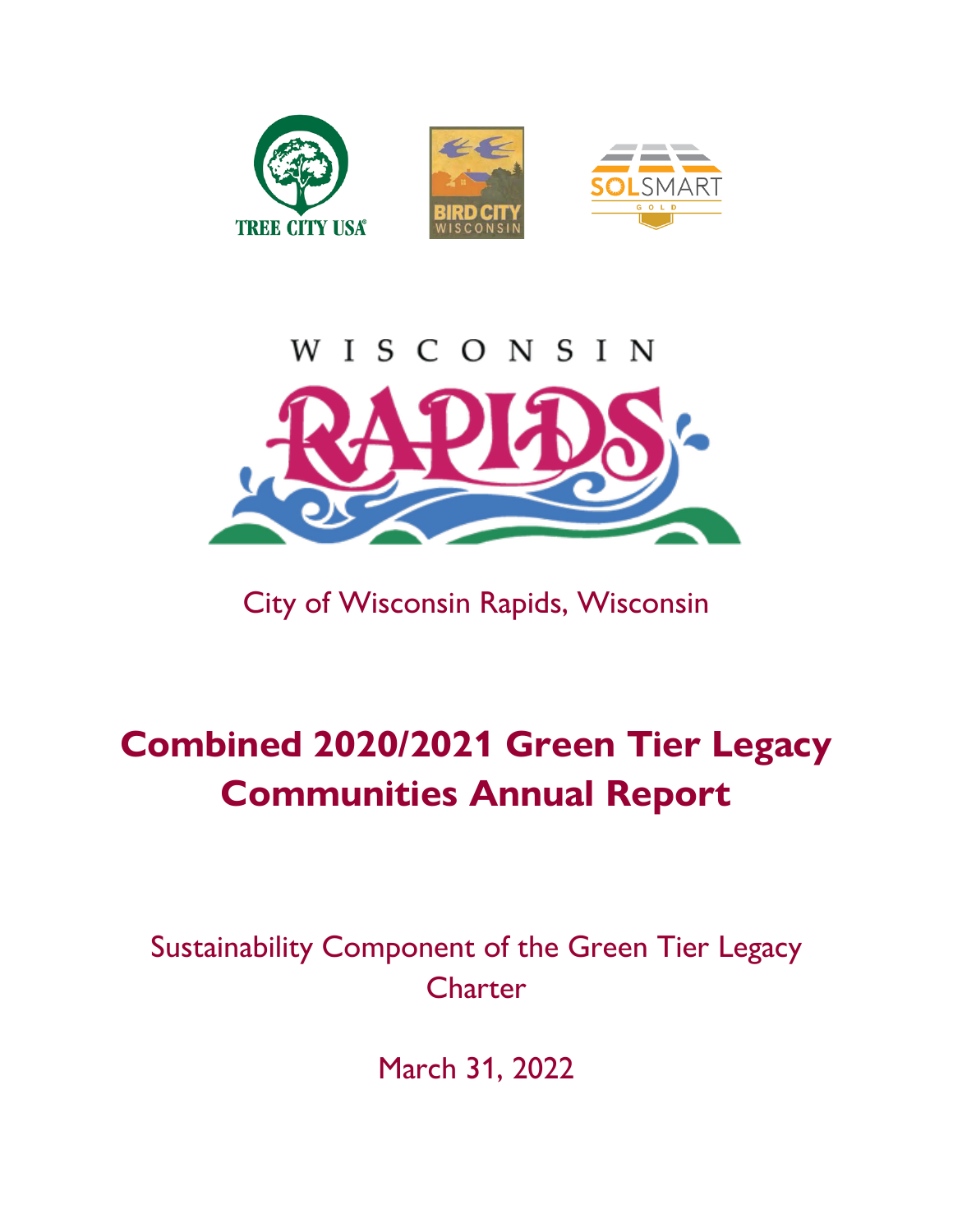### Wisconsin Rapids Mayor's Council on Sustainability

## **Mission Statement:**

"To lead Wisconsin Rapids in developing, implementing, and maintaining measurable practices which drive the City and its constituents to become more sustainable: economically, environmentally, and socially."

## **Vision Statement:**

The City of Wisconsin Rapids, surrounding municipalities, businesses, organizations, and citizens will live and work in a community that is resilient and sustainable characterized by:

- near self-reliance in **energy** achieved through a reduction in energy consumption and a greater use of renewables.
- greater **food** security by consuming local, sustainable foods from area farms and community and backyard gardens.
- an enhanced **transportation** system that equally serves bicyclists, pedestrians, and public and private vehicles.
- new and existing residential, commercial, and government **buildings**  that are more energy efficient.
- an expansion in **recycling** participation and practices that are focused on local, cost effective, reprocessing and reuse.
- increased **wellness** of the community through access to affordable healthy food and more physical activity.
- continued growth of a more localized **economy** related to areas such as energy, food, transportation, buildings, recycling, and wellness.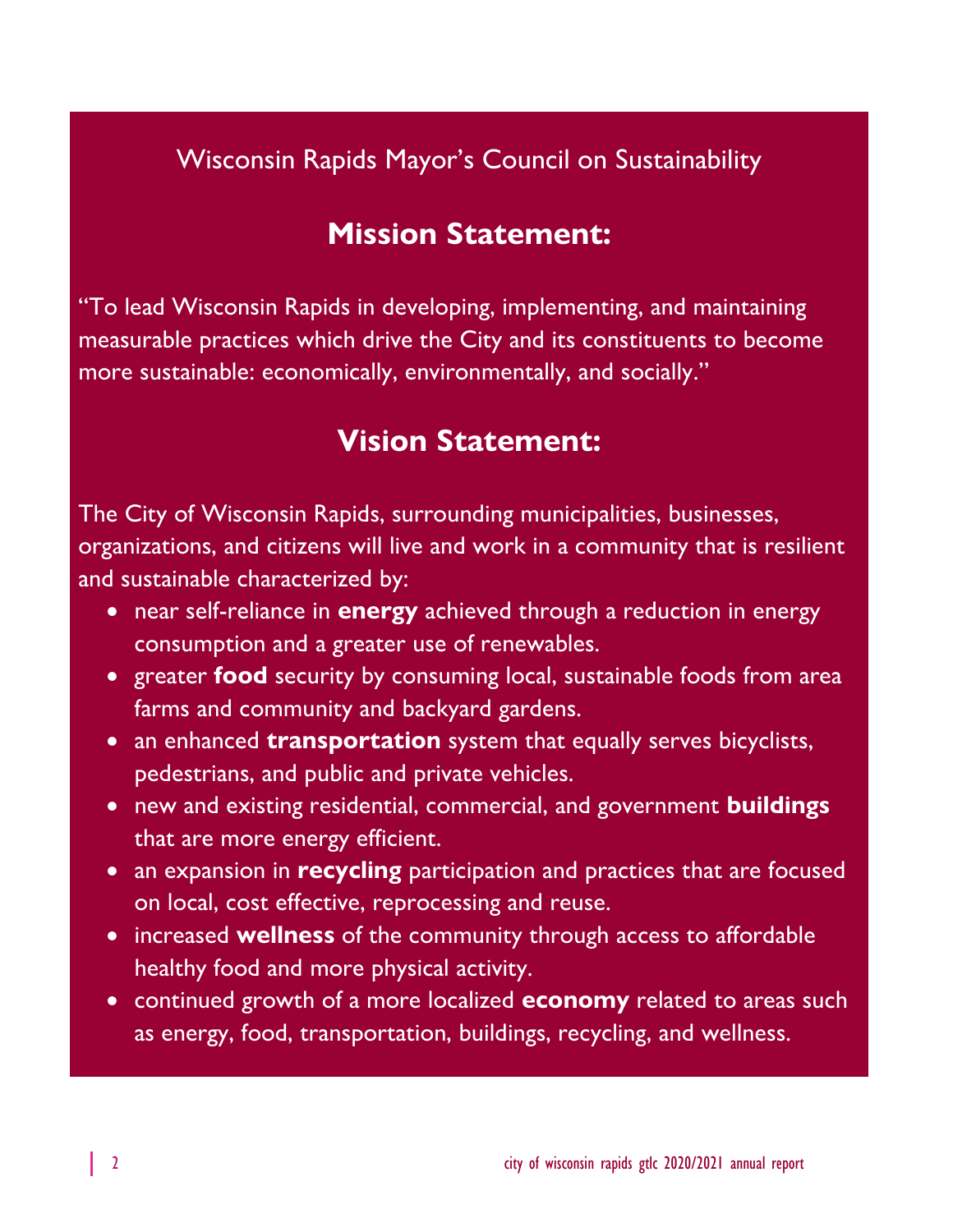### **2020/2021 Sustainable Initiatives and Activities:**

#### **Build and Buy Green**

- Rapids Rediscovered
	- $\rightarrow$  The City has continued to administer the "Rapids Rediscovered" program to encourage residential infill development on vacant lots throughout the City. The City awards grants to encourage new responsible housing on these lots.

#### **Transportation**

- Bicycle Parking Standards
	- $\rightarrow$  Continued to implement bicycle parking guidelines found in our zoning ordinance which provide recommendations for the number of recommended bicycle parking spaces by use, requires visible and prominent locations, guidelines for design, accessibility, lighting, and bike racks.
- Safe Routes to School
	- $\rightarrow$  The Wisconsin Rapids Public School District adopted a Safe Routes to School Plan in 2010 and presently seeking grant approval to update the plan.
- Wayfinding Signage
	- $\rightarrow$  The City is currently in the final approval stages of phase one for an extensive wayfinding signage project that is scheduled for spring 2022 installation. This project includes municipal signage, trail signage, pedestrian kiosks, and trailhead kiosks. This will help to integrate the existing multi-use paths, sidewalks, parks, and community amenities.

#### **Land Use**

- Mixed-Use Language
	- $\rightarrow$  The City's Comprehensive Plan identifies a Mixed Uses land use category that allows for a complimentary mix of residential and commercial land uses.
	- $\rightarrow$  The City's Downtown Commercial (B-1) allows mixed-use housing by right, and the General Commercial (B-2) and Neighborhood Commercial (B-3) allow mixed-use housing with a conditional use permit. Mixed-use housing is defined as one or more dwelling units that also house a retail use or professional office.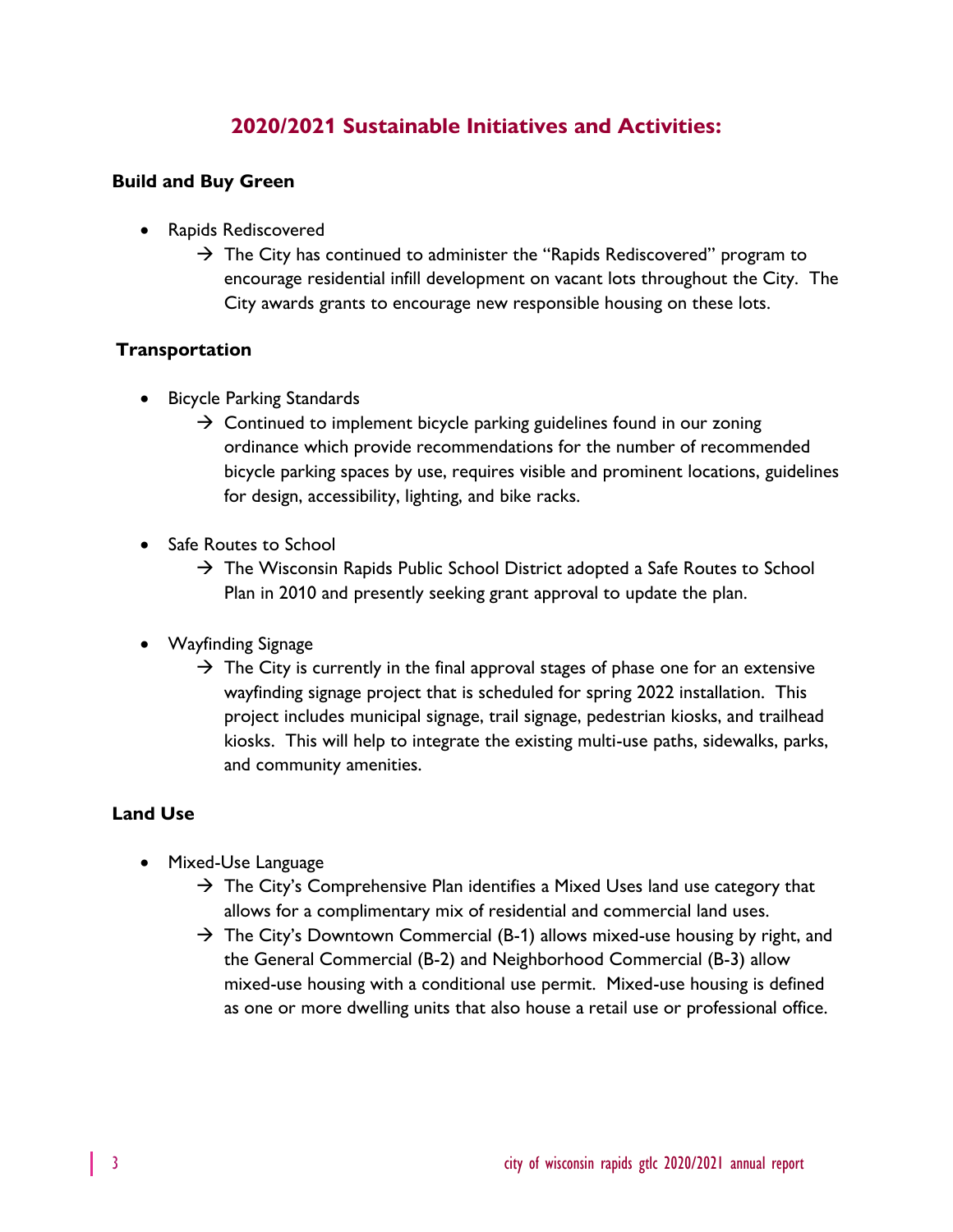- Accessory Dwelling Units (ADU's)
	- $\rightarrow$  Continued to support construction of Accessory Dwelling Units (ADU's) as permitted in our zoning ordinance to increase housing stock and promote housing choice and affordability.
- In-Law Dwelling Units
	- $\rightarrow$  Continued support of in-law dwelling units to promote intergenerational living space and to increase housing stock and housing choice.
- Cottage Housing
	- $\rightarrow$  Continued to support development of cottage style housing as allowed in the zoning ordinance which permits clusters of smaller home styles, while maintaining larger areas of open space.
- **Bird City Wisconsin Community** 
	- $\rightarrow$  Certified Bird City Wisconsin Community prioritizing protection and management of green space.
- Tree City USA
	- $\rightarrow$  Recognized Tree City USA that prioritizes trees and green space. The City planted 20 trees throughout the summer and fall of 2021. The City also placed a concentrated effort on the elimination of invasive species within City right-ofways.
- Landscape Standards
	- $\rightarrow$  Continue to adopt strict landscape standards to ensure that street frontages, foundation plantings, and bufferyards help to provide environmental and aesthetic benefit and reduce the "heat-island" effect.

#### **Energy**

- SolSmart Designation
	- $\rightarrow$  Continuing to prioritize solar market growth within the community.
- Streamlined Solar System Permit Application Process
	- $\rightarrow$  Continued streamlined permit procedure for both building mounted solar systems that are approved administratively and ground mounted systems that are approved by Plan Commission. We are continuing to see more inquiry and interest in solar installation.